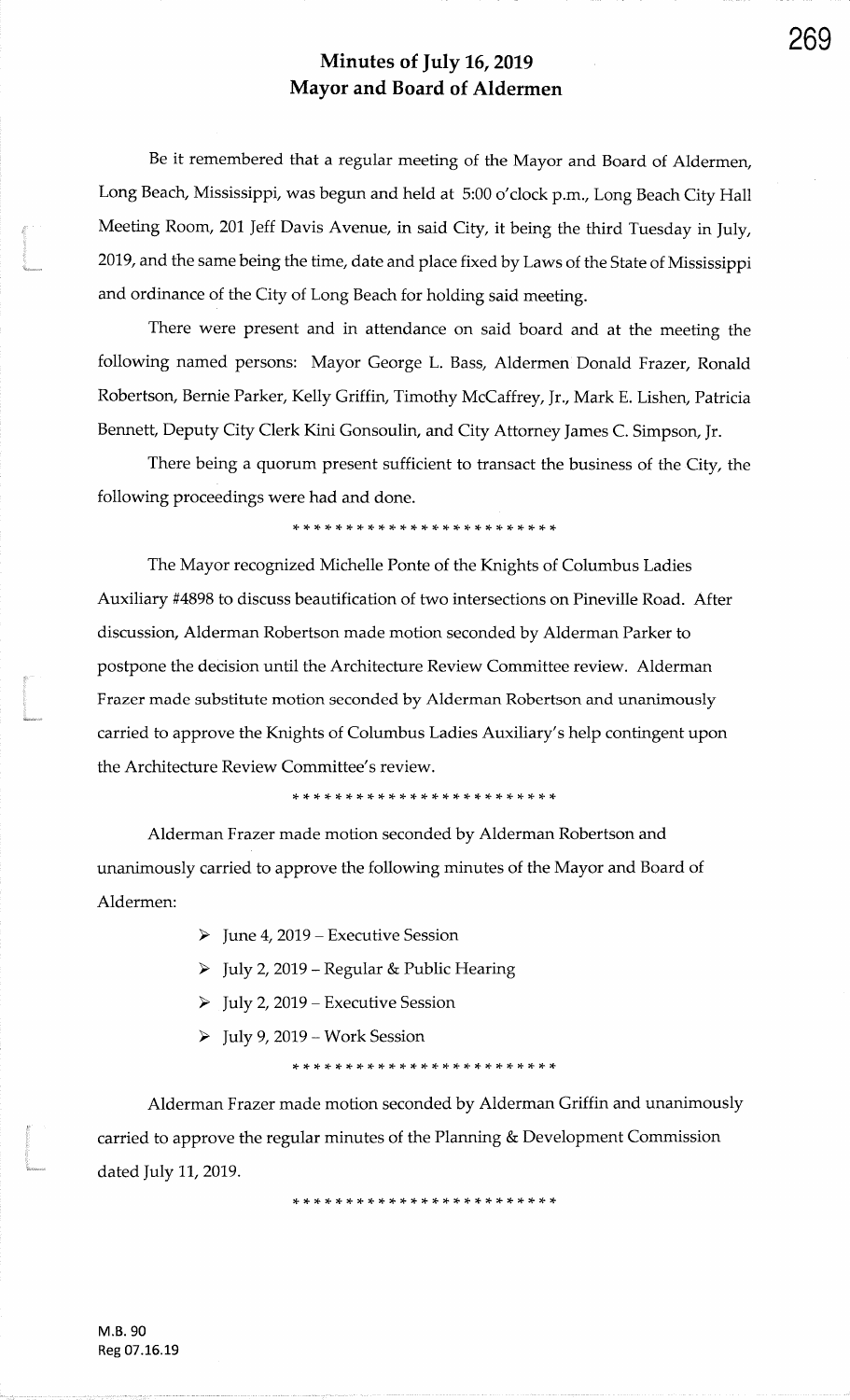Alderman Frazer made motion seconded by Alderman McCaffrey and unanimously carried to approve payment of invoices listed in Docket of Claims number 071619.

!t \* \* rF rF rr \* \* )F \* \* \* rF \* rr \* \* \* \* rF )F )F rt \* \*

City Attorney Jim Simpson provided draft copies of Franchise Agreements for both C Spire and Southern Light. Alderman Frazer made motion seconded by Alderman Lishen to take the drafts under advisement until the August 6, 2019 meeting.

,T rT rt :+ :|. rt !t !t r+ \* rF !F rF )F \* \* \* \* \* rF 16 rF \* rF tl-

Alderman Lishen made motion seconded by Alderman Frazer and unanimously carried to uphold the Planning Commission's decision to permit Tillman Infrastrucfure to build a cell tower at 5130 Beatline Road.

\* \* \* \* \* rF rF rt rT rF rF rr rF rF rt )t \* \* \* \* )F rF :+ rl- rF

Alderman Frazer made motion seconded by Alderman Lishen and unanimously carried to appoint Christine McCummins to the Library Board of Trustees for a term ending July 2024.

)F rF rF rt \* )F rC rF rF rF r! \* :t \* \* \* \* \* \* \* \* )F \* !F rF

The Port Commission Appointment for Ward 4 was tabled until the August 6, 2019 meeting.

,t rg r+ lF )c )a )t )t \* )t rF rc !t r+ r+ tt rF rG rt !t rt !t rF rF rF

Alderman McCaffrey made motion seconded by Alderman Griffin and unanimously carried to adopt the Emergency Proclamation for Tropical Storm Barry, as follows: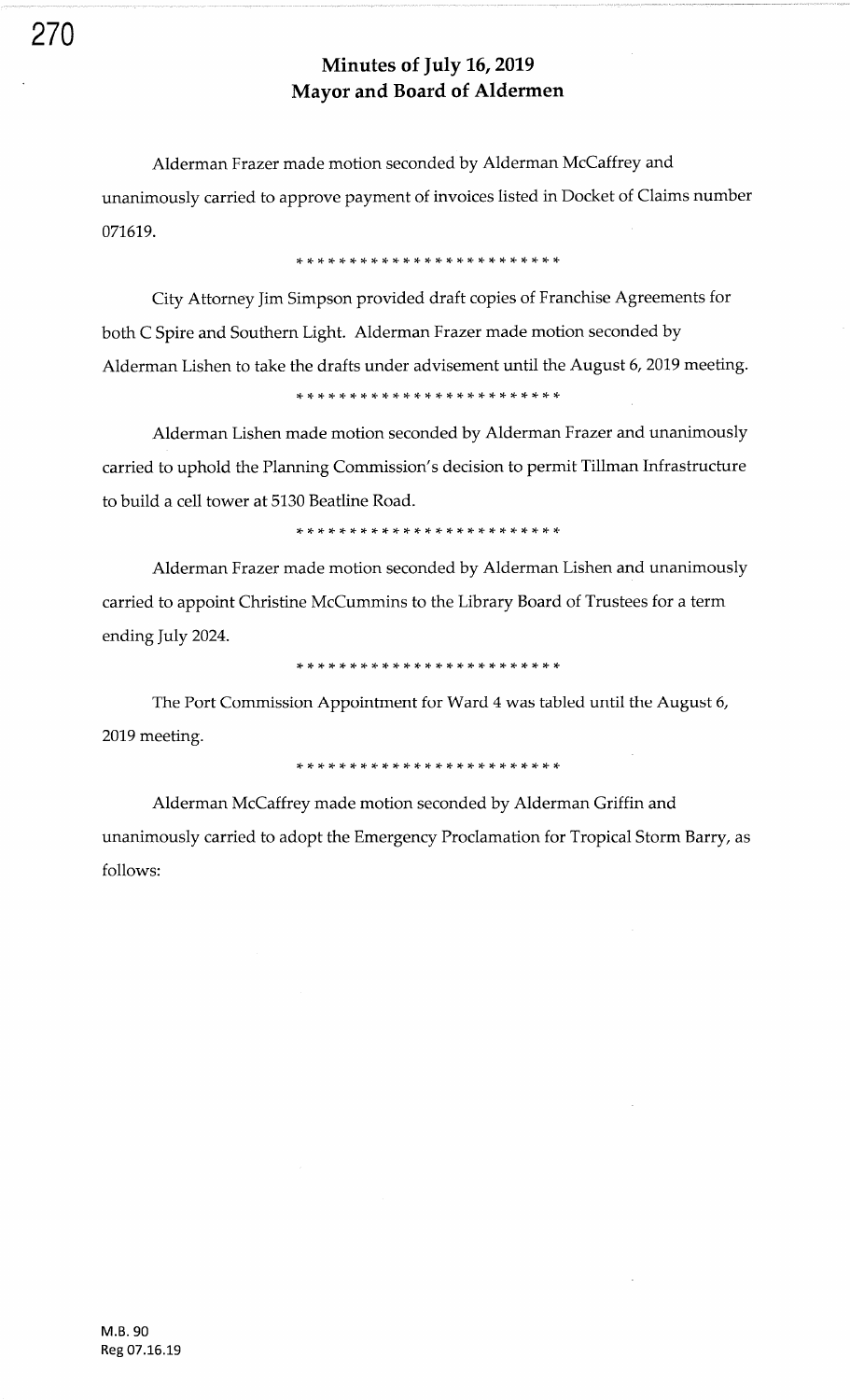BOARD OF ALDERMEN Donald Frazer - At-Large Ronald Robertson - Ward 'l Bernie Parker - Ward 2 Kelly Griffin - Ward <sup>3</sup>Timothy McCaffrey, Jr. - Ward 4<br>Mark E. Lishen - Ward 5 Patricia Bennett - ward 6



GEORGE L, BASSMAYOR

C]TY CLERK TAX COLLECIORStacey Dahl

CITYATTORNEYJames C. Simpson, Jr.

#### OFFICE OF THE MAYOR

#### CITY OF LONG BEACH, MISSISSIPPI

#### PROCLAMATION OF A CIVIL EMERGENCY

WHEREAS, the undersigned Mayor of the City of Long Beach, Mississippi, as Chief Administrative Officer of said City, does now find, determine and adjudicate, that conditions of extreme peril to the public health and safety of the citizens and property inthe City of Long Beach, Mississippi, do now exist, caused by torrential rain, flooding wind and storm surge damage and other related disastrous consequences created by Tropical Storm (Hurricane) Barry on or about July 13, 2019; and said conditions warrant the proclamation of a civil emergency as defined in \$45-17-1 of the Mississippi Code,Annotated; now therefore

 IT IS HEREBY PROCLAIMED, that a civil emergency is hereby deemed to exisr within the City of Long Beach, Mississippi, as of the date hereof, until its termination isfurther proclaimed by the undersigned Mayor of the City of Long Beach, Mississippi

This the  $12^{\text{th}}$  day of July, 2019, Long Beach, Harrison County, Mississippi HARR<sub>IS</sub>  $\lambda$ .SEAL-F  $\mathbb{F}_{G}$   $\cdots$   $\mathbb{F}_{p}$   $\cdots$   $\mathbb{F}_{p}$   $\cdots$   $\cdots$  George L. Bass, Mayor The City of Long Beach, Mississipp ATTEST:Stacey Dahl, City Clerk

,t

201 Jeff Davis . P.O. Box 929 . Long Beach, MS 39560 . (228) 863-1556 . FAX (228) 865-0822 www.cityoflongbeachms.com

\*

Alderman McCaffrey made motion seconded by Alderman Griffin and

unanimously carried to terminate the State of Emergency necessitated by Tropical Storm Barry.

)F \* r+ rt rf ,<sup>F</sup>\* \* \* rF \* \* \* \* \* 16 \* rF rF rF )F rt rF rF rF

ę.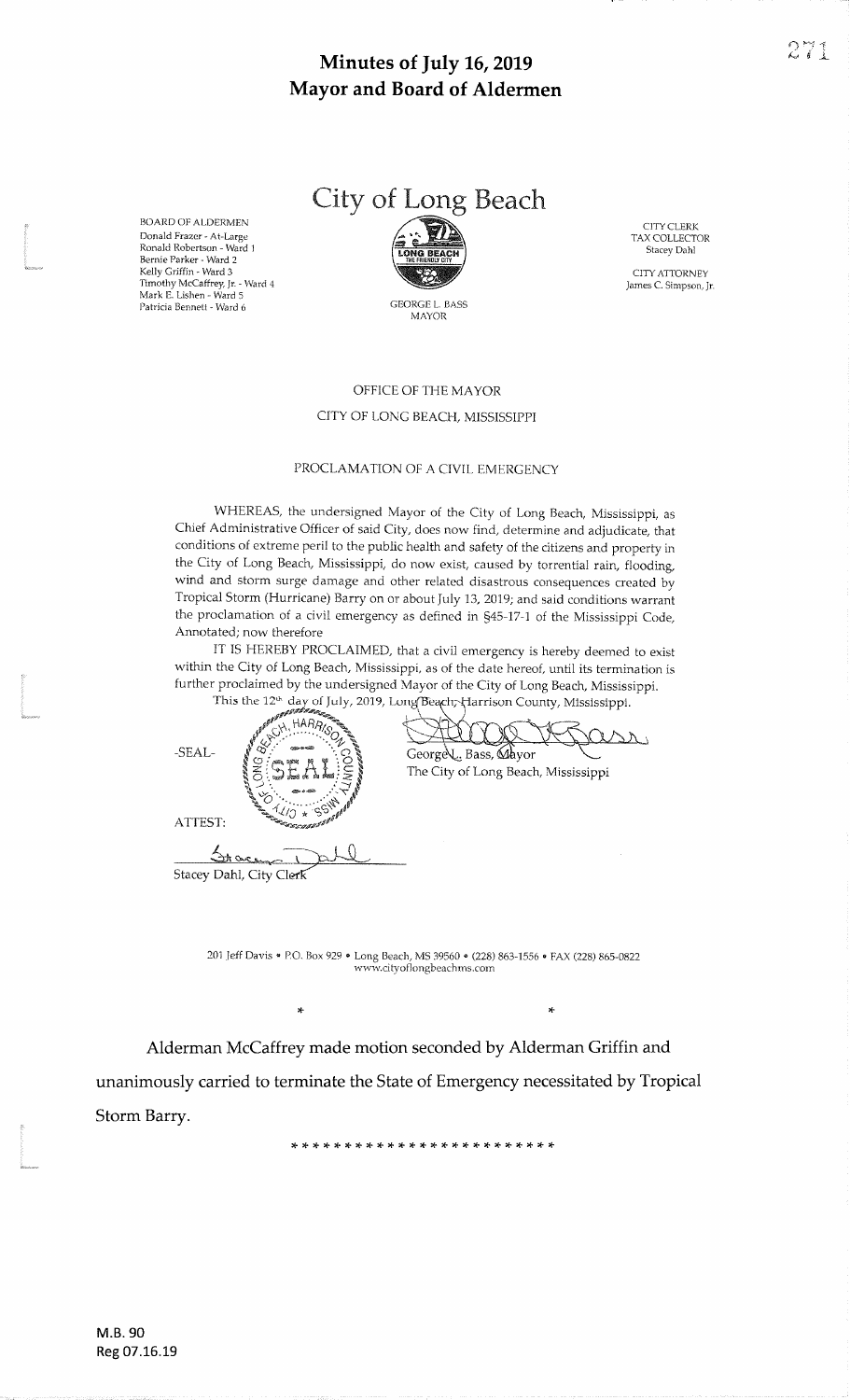Alderman Frazer made motion seconded by Alderman Griffin and unanimously carried to approve the following resolution for the Restore Act:

> There came on for consideration at a duly constituted meeting of the Board of Aldermen and Mayor of the City of Long Beach held on the 16th day of July 2019, the following Resolution, which was reduced to writing and presented in advance of the meeting for reading and examination:

RESOLUTION AUTHORIZING AND DIRECTING THE MAYOR AND CITY OFFICIALS TO EXECUTE AND SUBMIT AN APPLICATION FOR GRANT FUNDING PURSUANT TO THE MISSISSIPPI GULF COAST RESTORATION FUND GRANT PROGRAM AUTHORIZED UNDER MISS. CODE ANN. § 57-119-1,  $ETSEQ$ ., AND FOR OTHER PURPOSES

WHEREAS, pursuant to the requirements of the federal RESTORE Act and as authorized under Miss. Code Ann. § 57-119-1, et seq., funds received pursuant to the RESTORE Act have been allocated and derived from appropriations or funds otherwise made available by the State Legislature for projects intended to stimulate growth and economic development in Pearl River, Stone, George, Jackson, Harrison, and Hancock counties; and

WHEREAS, The Mississippi Gulf Coast Restoration Fund (GCRF) Crant Program, administered by the Mississippi Development Authority (MDA), is designed for making grants of such funds to finance projects to promote economic growth in the Gulf Coast region as defined by the federal RESTORE Act; and

WHEREAS, applications by public entities for funds to support projects for which the RESTORE Act funds are to be used must include projects that meet the following criteria:

A. Projects that will impact the long-term competitiveness of the region and may result in a

significant positive impact on tax base, private sector job creation and private sector investment in the region;

B. Projects that demonstrate the maximum long-term economic benefits and long-term

growth potential of the region based on a financial analysis such as a cost-benefit analysis or a return-on-investment analysis;

C. Projects that demonstrate long-term financial sustainabiliry, including clear performance metrics, over the duration of the project;

D. Projects that leverage or encourage leveraging of other private sector, local, state and

federal funding sources with preference to projects that can demonstrate contributions from other sources than funds from the BP settlement;

E. Projects that are supported by multiple government or private sector entities;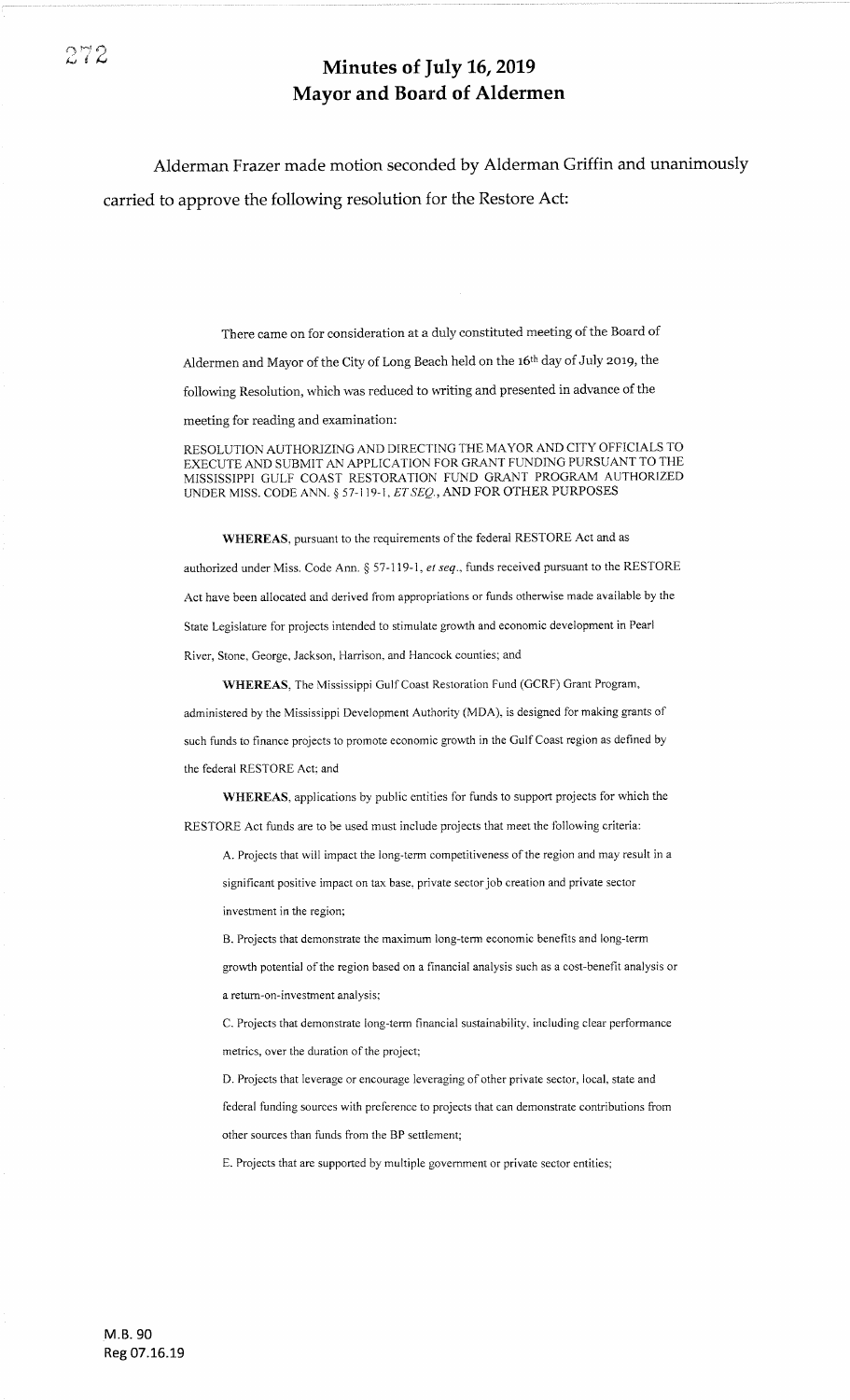F. Projects that can move quickly and efficiently to the design, engineering, and permittingphase;

G. Projects that enhance the quality of life/place and business environment of the region,

including tourism and recreational opportunities;

ta 1999<br>Marejeo<br>Marejeo

t<br>|<br>|

t<br>|-<br>||angles

H. Projects that expand the region's ability to attract high-growth industries or establish newhigh-growth industries in the region;

L Projects that leverage or further enhance key regional assets, including educationalinstitutions, research facilities, ports, airports, rails, and military bases;

J. Projects that are transformational for the future of the region but create a wider regional impact;

K. Projects that enhance the marketability of existing industrial properties;

L. Projects that enhance a targeted industry cluster or create a Center of Excellence unique to the region;

M. Infrastructure projects for business retention and development;

N, Projects that enhance research and innovative technologies in the region; and

O. Projects that provide outcome and return on investment measures, to be judged by clear performance metrics, over the duration of the project or program.

WHEREAS, the Goveming Authorities of the City of Long Beach have considered andidentified certain projects of great importance to the long term economic benefit and growth of the City of Long Beach qualifying for fimding with Miss. Code Ann. \$ 57-1 19-1 , et seq. and TheMississippi Gulf Coast Restoration Fund (GCRF) Grant Program, and has identified the BeachFront & Gateway Enhancements project more particularly on the attached Exhibit A as aqualifying project under one or more of the foregoing and by this means expresses its intention and desire that the Mayor and other city officials be authorized to execute and deliver such grant applications and other documents as are necessary and proper to support such application; and

Whereas, in support of said Beach Front & Gateway Enhancements project, and based on the projected cost of \$4,000,000 provided by the City's consultants and engineers, the Governing Authorities of the City of Long Beach do hereby commit to provide funding of\$800,000, being twenty percent of the estimated cost of such project as the City's share of the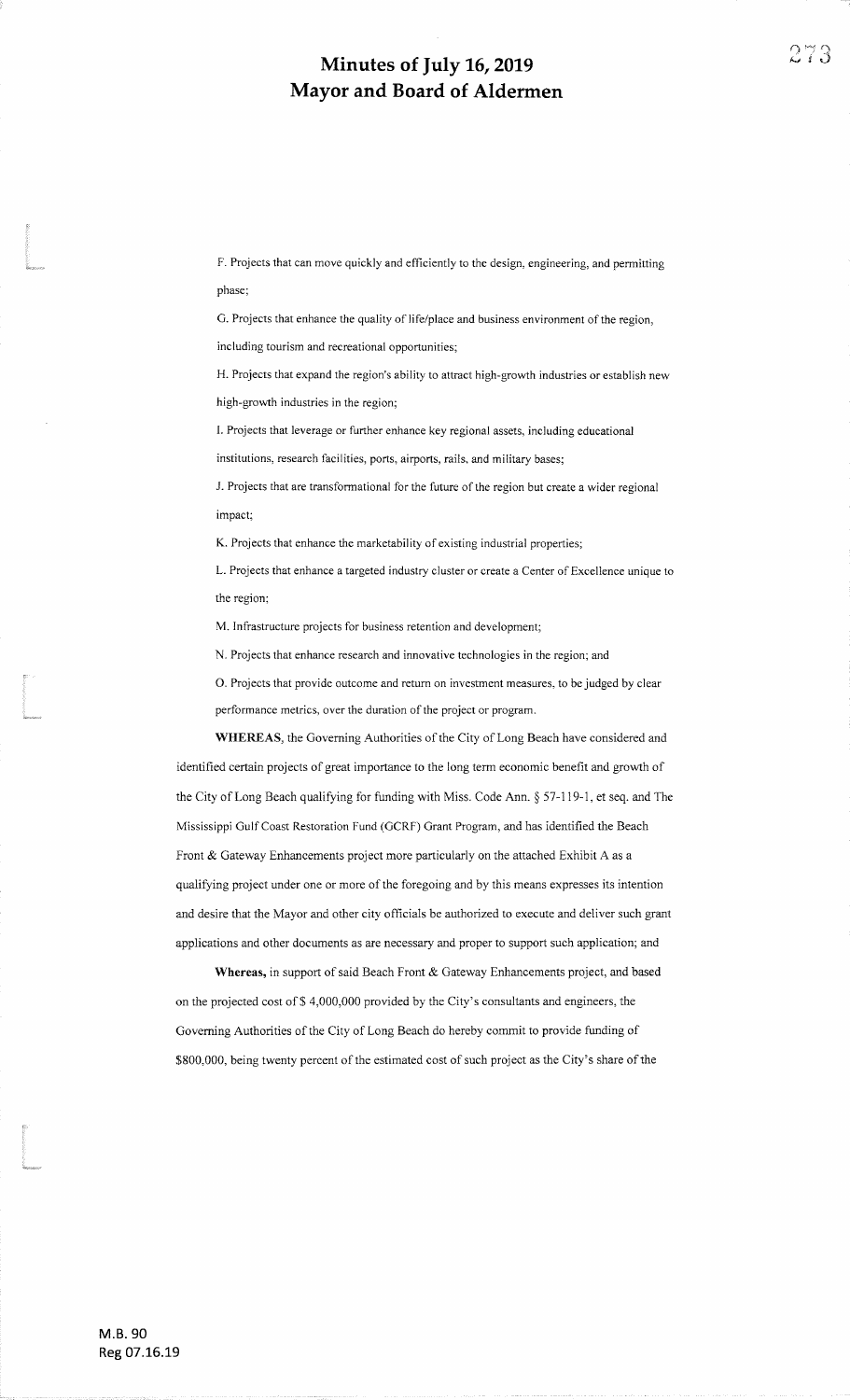cost of said project to pair and match with any Restore Act funds received for the Beach Front & Gateway Enhancements project;

NOW THEREFORE, BE IT RESOLVED, that the Board of Aldermen and Mayor of the City of Long Beach hereby authorizes and directs the Mayor and other municipal authorities to execute and deliver such grant applications and other documents as are necessary and proper to support such application;

BE IT FURTHER RESOLVED, that the Mayor and Board of Aldermen do hereby

commit to provide funding of \$800,000 to pair and match as the City's share of the cost of said project;

The above and foregoing Resolution having been introduced in writing, was first read and considered section by section and then as a whole. This question being put to a roll call vote by the Mayor, the result was a follows:

| Alderman Ronald Robertson<br>voted | Ave                                                |
|------------------------------------|----------------------------------------------------|
| Alderman Timothy McCaffrey, Jr.    | Aye                                                |
|                                    | Ave                                                |
| Alderman Bernie Parker             | Aye                                                |
| Alderman Mark E. Lishen            | Ave                                                |
| Alderman Patricia Bennett          | Ave                                                |
| Alderman Donald Frazer             | Ave                                                |
|                                    | voted<br>voted<br>voted<br>voted<br>voted<br>voted |

The question having received the Affirmative vote of a majority the Alderman present and voting, the Mayor declared the motion carried and the resolution and order adopted and approved this 16<sup>th</sup> day of July 2019.

APPROVED:

George L. Bass, Mayor

rF rT rF \* \* \* \* :9 rt rF \* \* \* \* \* \* rt rF rF rF \* \* \* \* rF

ATTEST: thace Dell

Stacey Dahl, City Clerk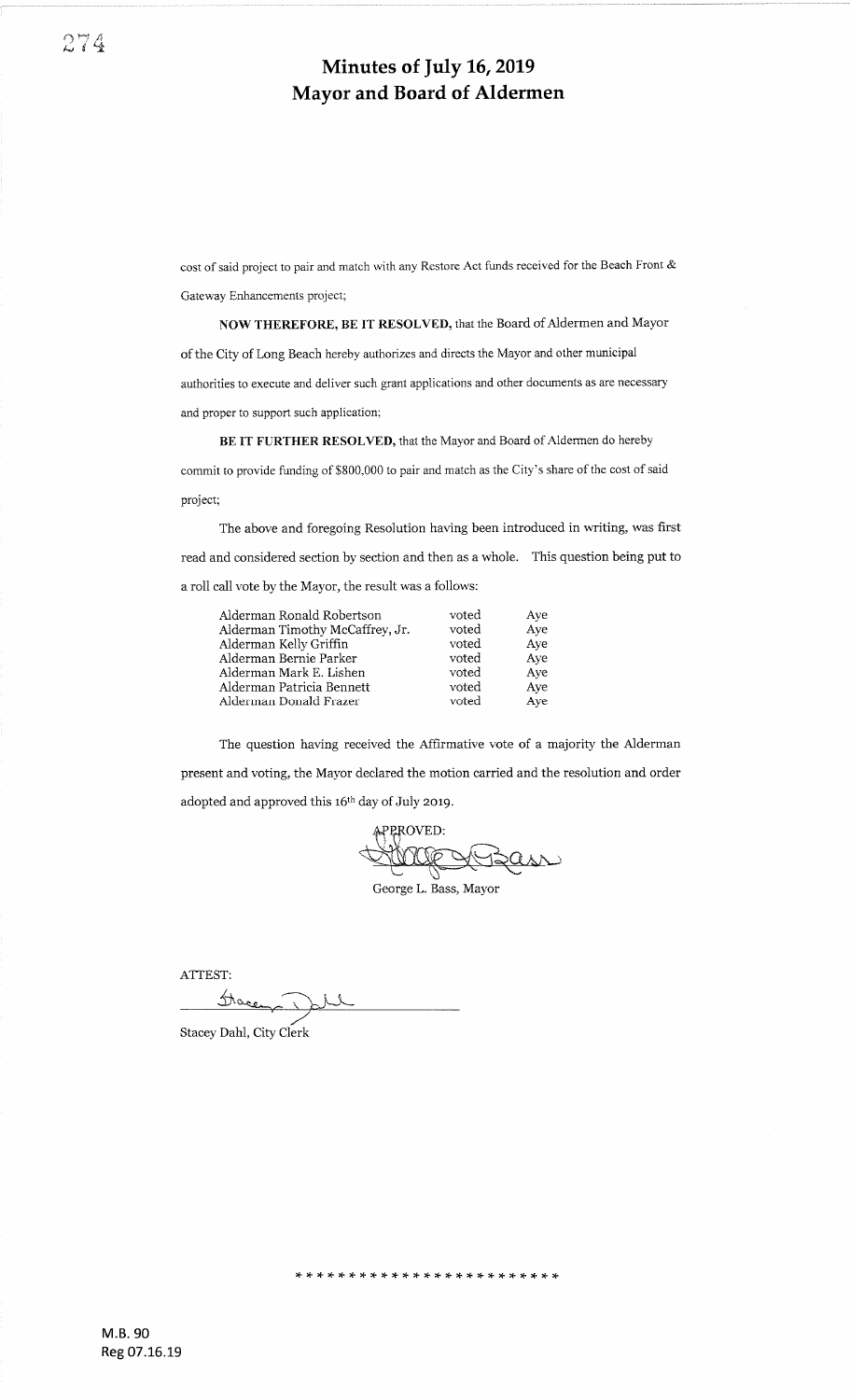The Mayor apprised the Board of a pine tree and oak tree roots that were buckling the sidewalk at 5007 & 5014 Live Oak Drive respectively. After discussion, Alderman McCaffrey made motion seconded by Alderman Parker and unanimously carried to authorize removal of the pine tree and oak tree roots per the quote below:

|                                                                               | <b>BOBCAT TREE WORK, LLC</b><br>Christopher "Joey" Wilson DBA Bobcat Tree Work, LLC                                                                                                                                                                                                                                                                                                                                                                                                                                                                                                                                                                                                                                                                                                  |
|-------------------------------------------------------------------------------|--------------------------------------------------------------------------------------------------------------------------------------------------------------------------------------------------------------------------------------------------------------------------------------------------------------------------------------------------------------------------------------------------------------------------------------------------------------------------------------------------------------------------------------------------------------------------------------------------------------------------------------------------------------------------------------------------------------------------------------------------------------------------------------|
| DATE $7/2$                                                                    | 14940 Cable Bridge Road . Gulfport, MS 39503 . (228) 806-8063<br>Licensed · Bonded · Insured<br>State License No. - 39639                                                                                                                                                                                                                                                                                                                                                                                                                                                                                                                                                                                                                                                            |
| <b>SUBMITTED TO:</b><br>NAME Lity of Long Beg cy<br>Long Beachme<br>PHONE NO. | <b>PROPERTY OWNERSHIP:</b><br>That the customer represents and warrants that he/sho/it is the owner of the<br>property upon which the contractor will perform the agreed upon work. As the<br>owner the customer warrants that he/she/it has the authority to authorize the<br>agreed upon work. The customer agrees that in the event the contractor is found<br>to have performed any work which the customer did not have the authority to<br>authorize, then in that event, the customer agrees to hold the contractor harmless<br>therefrom and/or to indemnify the contractor for any and all attorney lees, costs<br>and/or damages which the contractor incurs having to defend such an action by<br>any third party.                                                        |
|                                                                               | We hereby agree to furnish the materials and perform the labor necessary for the completion of:                                                                                                                                                                                                                                                                                                                                                                                                                                                                                                                                                                                                                                                                                      |
|                                                                               | remove roots grind under sidewfilk & city side<br>$50.14$ c. ue $0.80$ K<br>505,0 <u>0</u>                                                                                                                                                                                                                                                                                                                                                                                                                                                                                                                                                                                                                                                                                           |
|                                                                               |                                                                                                                                                                                                                                                                                                                                                                                                                                                                                                                                                                                                                                                                                                                                                                                      |
|                                                                               | PCMove pine tree + stump roots under<br>size walk soon Live ark<br>all debris hawled away                                                                                                                                                                                                                                                                                                                                                                                                                                                                                                                                                                                                                                                                                            |
|                                                                               | All material/labor is guaranteed to be as specified and the above work to be performed in accordance with the drawings<br>and specifications submitted for above work, and completed in a substantial workmanlike manner for the sum of                                                                                                                                                                                                                                                                                                                                                                                                                                                                                                                                              |
|                                                                               | re We hundred the separation<br>$\frac{\text{Dollars (s } / 200 \text{ c}0)}{\text{Dollars}}$<br>with payments to be made as follows: <u>MPOM C. ally pleter in the signal</u>                                                                                                                                                                                                                                                                                                                                                                                                                                                                                                                                                                                                       |
|                                                                               | This proposal may be withdrawn by us if not accepted within $20$ days.                                                                                                                                                                                                                                                                                                                                                                                                                                                                                                                                                                                                                                                                                                               |
|                                                                               | Respectfully submitted by Bobcat Tree Work, LLC Tiesse make checks payable to Christopher Wilson                                                                                                                                                                                                                                                                                                                                                                                                                                                                                                                                                                                                                                                                                     |
| <b>ACCEPTANCE</b>                                                             | Above and/or attached proposal costs, specifications, terms and conditions are satisfactory and are hereby accepted. You are authorized to do the work<br>as specified. Payments will be made as outlined above. I understand that some of the proposed cost figures were based on a visual inspection and any<br>alteration or deviation from above specifications involving extra costs will be executed only upon written order, and will become an extra charge over and<br>above the estimate. I acknowledge in the event that legal action must be taken to collect amounts herein or attached, I agree to pay above a fack count<br>costs and all other expenses that may be involved. All agreements contingent upon strikes, accidents or delays are boyond Bebau Transman. |
|                                                                               | Signature experience and the state of the state of the state of the state of the state of the state of the state of the state of the state of the state of the state of the state of the state of the state of the state of th<br>û                                                                                                                                                                                                                                                                                                                                                                                                                                                                                                                                                  |

Based on the recommendations of Department Heads and certification by the Civil Service Commission, Alderman Parker made motion seconded by Alderman Griffin and unanimously carried to approve personnel matters, as follows:

Police Department:

- > Stipend, Police Officer 1st Class Daniel Gilkerson, FTO Pay, effective July 1, 2019
- > Education Pay, Police Chief William Seal, Bachelor's Degree, effective July 16, 2019

Fire Department: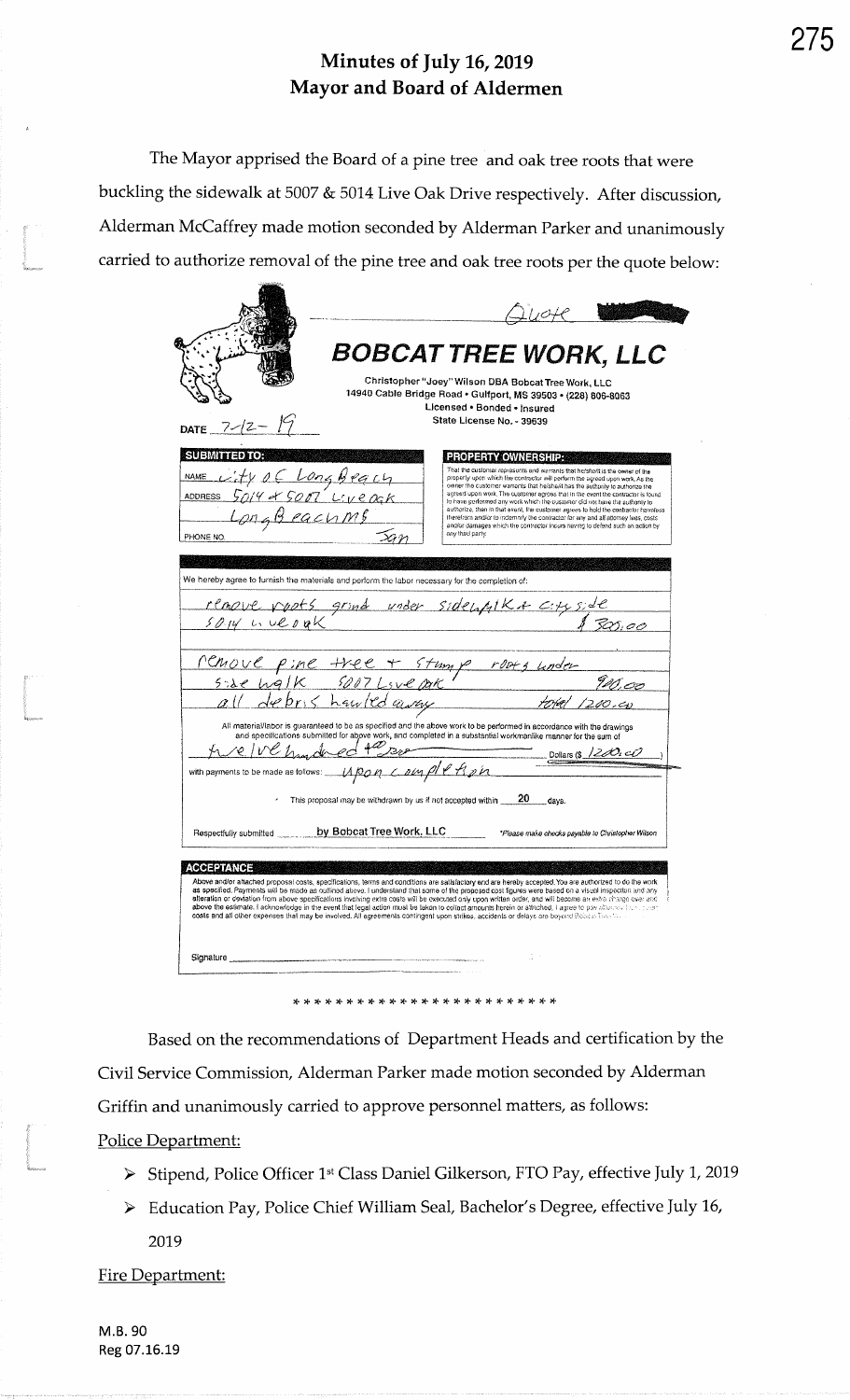> Resignation, Firefighter Ashton Bond, effective July 15, 2019

Alderman McCaffrey made motion seconded by Alderman Frazer and unanimously carried to accept the June 2019 Revenue/Expense Report, as submitted.

Alderman McCaffrey made motion seconded by Alderman Frazer and unanimously carried to approve the following Budget Amendments for Fiscal Year 2019:

City of Long Beach

Budget Amendment Request Fund Name Date 7/16/2019 General Department  $\#$  $\overline{146}$ Budget Entry  $\#$ General Admin Department Name Prior Original Budget Revised Budget This Amendment Amendments Business Retention & Promotion 146-623700 25,000 77.500 52,500 Legal Settlement 146-639000 180,000 180.000  $(205,000)$  $(205,000)$ Fund Balance

Amendment to budget funds approved by MBOA for legal mitigation credits purchase & legal settlement.

Amendment #19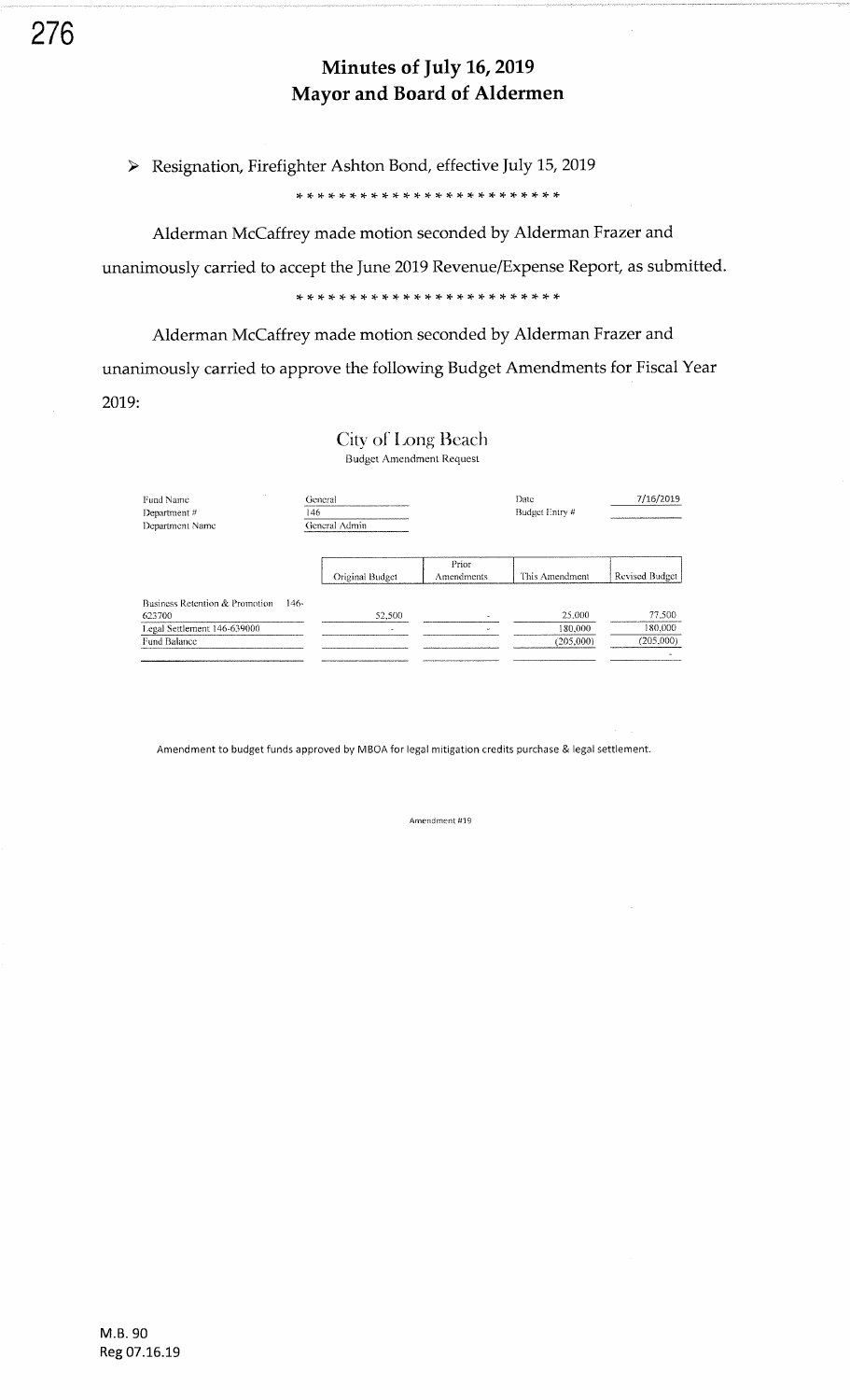## City of Long Beach

**Budget Amendment Request** 

| Fund Name<br>Department#<br>Department Name | 125     | General<br>Municipal Court |                     | Date<br>Budget Entry # | 7/16/2019      |  |  |
|---------------------------------------------|---------|----------------------------|---------------------|------------------------|----------------|--|--|
|                                             |         | Original Budget            | Prior<br>Amendments | This Amendment         | Revised Budget |  |  |
| Wages & Salaries 125-600100                 |         | 95,882                     |                     | 13,667                 | 109.549        |  |  |
| State Retirement 125-601900                 |         | 16.030                     |                     | 2,152                  | 18,182         |  |  |
| FICA Taxes 125-602200                       |         | 7.588                      |                     | 1,046                  | 8,634          |  |  |
| Legal Fees-Court Defenders<br>621500        | $125 -$ | 42.000                     | $\hat{\phantom{a}}$ | (11,958)               | 30,042         |  |  |
| Fund Balance                                |         |                            |                     | (4,907)                | (4,907)        |  |  |

Amendment to reallocate funds for Judge's salary

Amendment #20

#### City of Long Beach **Budget Amendment Request**

Fund Name Date 7/16/2019 General Department  $\theta$  $\frac{435}{ }$ Budget Entry # Recreation Department Name Prior Original Budget Revised Budget Amendments This Amendment Operating Supplies 435-610700<br>MDA Recreation Grant 515 5,515 5,000  $(515)$  $(515)$ 

Amendment to budget grant funds recieved on the sign at War Memorial Park

Amendment #21

Based on the recommendation of City Engineer David Ball, the Mayor and Board of Aldermen acknowledged the bid received for Asphalt Repairs and take no action regarding same.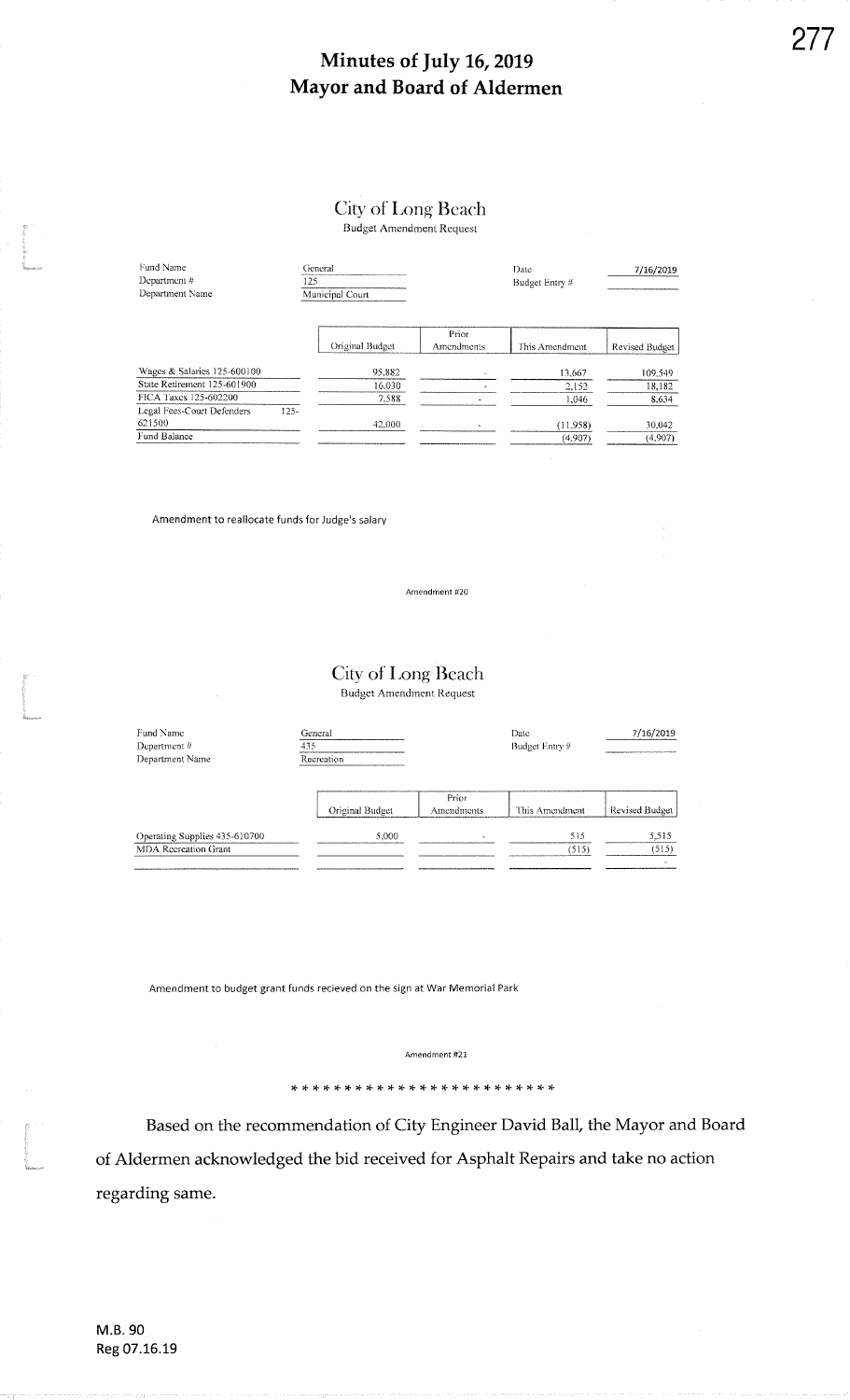161 Lameuse St., Suite 203<br>Bíłoxi, MS\_39530<br>228-967-7137

ARRETREET 630 Delmas Ave., Suite B<br> **ERESOCIATES** Pascagoula, MS 39567<br>
ECINSULTING ENGINEERS

July 12, 2019

City of Long Beach P.O. Box 929 Long Beach, MS 39560

#### RE: Long Beach Annual Term Bid - Asphalt Repairs

Ladies and Gentlemen:

The City received bids on July 9 for the referenced project, which is for conventional asphalt repairs. We received a single bid from Huey P. Stockstill, LLC, and we have attached a Tabulation of the Bids.

This bid was proposed to meet the need of the City to perform asphalt repair work for the roads identified in the "Road Maintenance & Improvement" plan created by SMPDD on the City's behalf. However, the City has an existing term bid for asphalt repairs with Landshapers which has very similar items which could be used for the work. Furthermore, the prices in the existing term bid are lower lhan those offered by Stockstill in their bid.

If the City is pleased to use the existing term bid with Landshapers, we recommend the use of that tenn bid to perform the selected road maintenancefimprovement projects per the SMPDD plan. Accordingly, we do not recommend award of the Contract to Stockstill, and this letter only serves as official acknowledgment of the receipt of their bid.

Sincerely.

 $b@2$ **Bavid Ball**, P.E.

DB:1056 **Attachment**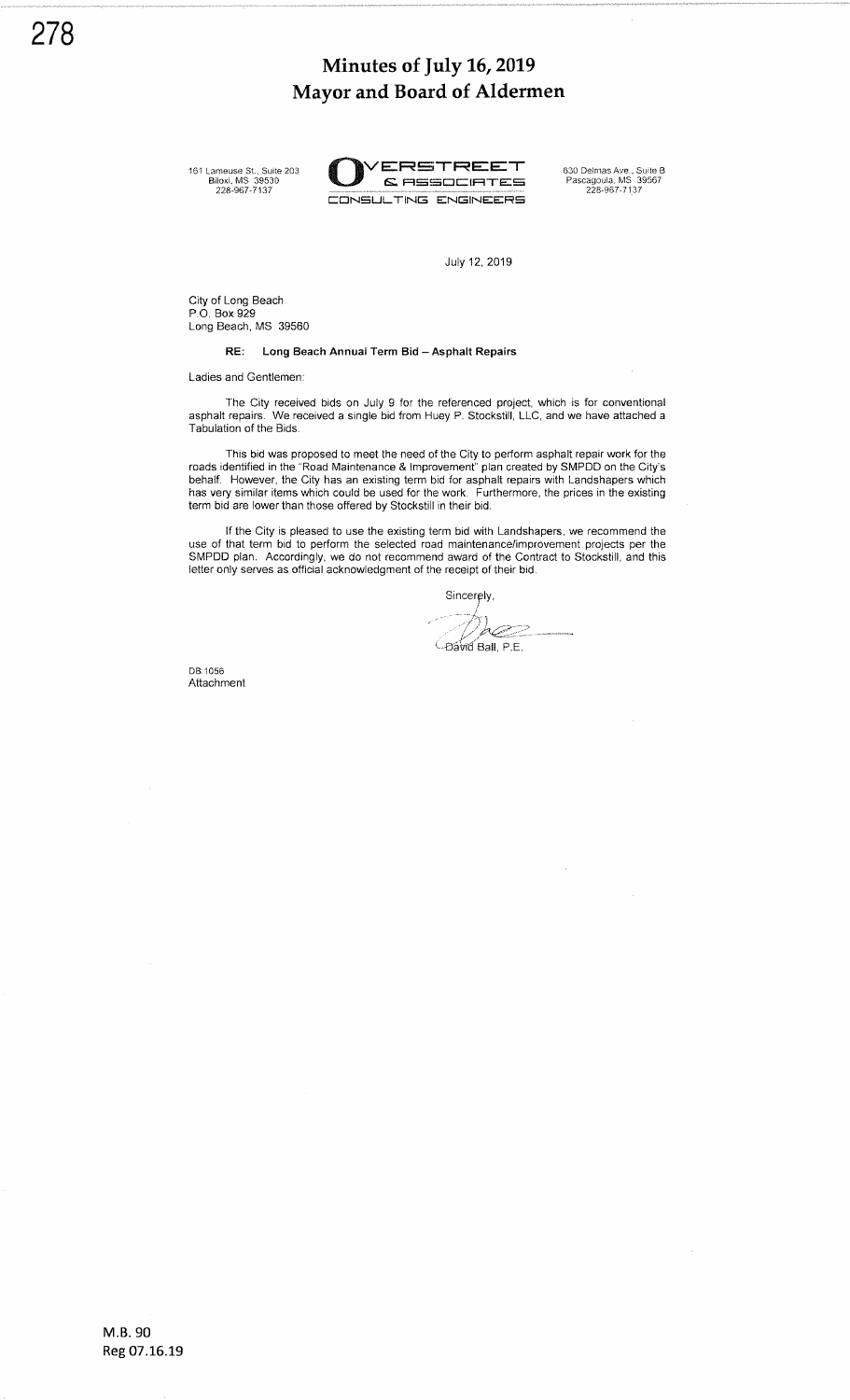|                                    | ANNUAL TERM BIDS ASPHALT REPAIRS                                                                         |      |                 |                          |                                    |         |                       |  |  |
|------------------------------------|----------------------------------------------------------------------------------------------------------|------|-----------------|--------------------------|------------------------------------|---------|-----------------------|--|--|
|                                    | Bid Date: July 9, 2019<br>CONTRACTORS BIDDING:                                                           |      |                 |                          |                                    |         |                       |  |  |
| Certificate of Responsibility No.: |                                                                                                          |      |                 |                          | Huey P Stockstill, LLC<br>21258-MC |         |                       |  |  |
| Bid Bond:                          |                                                                                                          |      |                 |                          |                                    | YES     |                       |  |  |
|                                    | Acknowledgment Addendum No. 1:                                                                           |      |                 |                          |                                    | YES     |                       |  |  |
|                                    | <b>BID SCHEDULE 1 (SMALL WORK)</b>                                                                       |      |                 |                          |                                    |         |                       |  |  |
| <b>ITEM</b>                        |                                                                                                          |      | PLAN            |                          | UNIT                               |         |                       |  |  |
| NO.<br>$10-7A-1$                   | <b>ITEM</b>                                                                                              |      | QUANTITY        |                          | PRICE                              |         | <b>EXTENSION</b>      |  |  |
|                                    | COLD MILLING OF ASPHALT (ALL DEPTHS)(1-300 SY)<br>HOT BITUMINOUS PAVEMENT SURFACE COURSE (ST-12.5 mm)    |      | 150 S.Y.        | \$                       | 50.00                              | -\$     | 7,500.00              |  |  |
| $10-7B-A$                          | $(1-20$ TONS)                                                                                            |      | <b>10 TON</b>   | \$                       | 750.00                             | \$      | 7,500.00              |  |  |
|                                    | HOT BITUMINOUS PAVEMENT LEVELING COURSE (ST-9.5 mm) (1-                                                  |      |                 |                          |                                    |         |                       |  |  |
| 10-78-D                            | 20 TONS)<br>HOT BITUMINOUS PAVEMENT BASE COURSE (ST-25 mm)                                               |      | 10 TON          | \$                       | 750.00                             | \$      | 7,500.00              |  |  |
| 10-7B-G                            | (1-20 TONS)                                                                                              |      | 10 TON          | \$                       | 750.00                             | \$      | 7,500.00              |  |  |
| $10 - 7B - J$                      | CLASS 9, GROUP B SHOULDER MATERIAL (LVM) (1-10 CY)                                                       |      | 5 C.Y.          | \$                       | 750.00                             | \$      | 3,750.00              |  |  |
|                                    | TOTAL BID SCHEDULE 1                                                                                     |      |                 |                          |                                    | s       | 33,750.00             |  |  |
|                                    | <b>BID SCHEDULE 2 (MEDIUM WORK)</b>                                                                      |      |                 |                          |                                    |         |                       |  |  |
| <b>ITEM</b>                        |                                                                                                          |      | PLAN            |                          | UNIT                               |         |                       |  |  |
| NO.                                | <b>ITEM</b>                                                                                              |      | <b>OUANTITY</b> |                          | PRICE                              |         | EXTENSION             |  |  |
| 10-7A-2                            | COLD MILLING OF ASPHALT (ALL DEPTHS)(301-3000 SY)<br>HOT BITUMINOUS PAVEMENT SURFACE COURSE (ST-12.5 mm) | 1500 | S.Y.            | \$                       | 5.00                               | -\$     | 7,500.00              |  |  |
| 10-7B-B                            | $(21 - 400$ TONS)                                                                                        | 300  | TON             | \$.                      | 150.00                             | \$      | 45,000.00             |  |  |
|                                    | HOT BITUMINOUS PAVEMENT LEVELING COURSE (ST-9.5 mm)                                                      |      |                 |                          |                                    |         |                       |  |  |
| 10-78-E                            | (21-400 TONS)                                                                                            | 300  | <b>TON</b>      | \$                       | 150.00                             | \$      | 45,000.00             |  |  |
| 10-78-H                            | HOT BITUMINOUS PAVEMENT BASE COURSE (ST-25 mm) (21-<br>400 TONS)                                         | 300  | TON             | \$                       |                                    |         |                       |  |  |
| 10-78-K                            | CLASS 9, GROUP B SHOULDER MATERIAL (LVM) (10-100 CY)                                                     | 50   | C.Y.            | \$                       | 150.00<br>150.00                   | Ŝ<br>\$ | 45,000.00<br>7,500.00 |  |  |
|                                    | TOTAL BID SCHEDULE 2 (MEDIUM WORK)                                                                       |      |                 |                          |                                    | Ś       | 150,000.00            |  |  |
|                                    |                                                                                                          |      |                 |                          |                                    |         |                       |  |  |
| <b>ITEM</b>                        | <b>BID SCHEDULE 3 (LARGE WORK)</b>                                                                       |      | PLAN            |                          | UNIT                               |         |                       |  |  |
| NO.                                | <b>ITEM</b>                                                                                              |      | QUANTITY        |                          | PRICE                              |         | EXTENSION             |  |  |
| $10-7A-3$                          | COLD MILLING OF ASPHALT (ALL DEPTHS)(3000+ SY)                                                           | 4000 | S.Y.            | \$                       | 3.00                               | -\$     | 12,000.00             |  |  |
|                                    | HOT BITUMINOUS PAVEMENT SURFACE COURSE (ST-12.5 mm)                                                      |      |                 |                          |                                    |         |                       |  |  |
| 10-78-C                            | (400+ TONS)                                                                                              | 750  | TON             | \$                       | 88.00                              | s       | 66,000.00             |  |  |
| 10-7B-F                            | HOT BITUMINOUS PAVEMENT LEVELING COURSE (ST-9.5 mm<br>$(400+TONS)$                                       | 750  | TON             | \$                       | 88.00                              | \$      | 66,000.00             |  |  |
|                                    | HOT BITUMINOUS PAVEMENT BASE COURSE (ST-25 mm) (400+                                                     |      |                 |                          |                                    |         |                       |  |  |
| $10-7B-1$                          | TONS)                                                                                                    | 750  | TON             | \$                       | 88.00                              | \$      | 66,000.00             |  |  |
| 10-7B-L                            | CLASS 9, GROUP B SHOULDER MATERIAL (LVM) (100+ CY)                                                       | 200  | C.Y.            | \$                       | 50.00                              | \$      | 10,000.00             |  |  |
|                                    | TOTAL BID SCHEDULE 3 (LARGE WORK)                                                                        |      |                 |                          |                                    | \$      | 220,000.00            |  |  |
|                                    |                                                                                                          |      |                 |                          |                                    |         |                       |  |  |
|                                    | TOTAL BID (BID SCHEDULE 1 + BID SCHEDULE 2 + BID SCHEDULE 3)                                             |      |                 |                          |                                    | \$      | 403,750.00            |  |  |
|                                    | David Ball, P.E.<br>Cert. No. 16546<br>7/10/2019                                                         |      |                 | <b>ENGINEER</b><br>16546 |                                    |         |                       |  |  |

Alderman Robertson made motion seconded by Alderman McCaffrey and unanimously carried to declare an Executive Session for the transaction of public business, to wit: To discuss with and seek legal advice and counsel of the City Attorney regarding pending litigation.

The question having received the affirmative voice vote of all of the Aldermen present and voting, the Mayor declared the motion carried, whereupon the Board entered into Executive Session

The meeting resumed in Open Session, whereupon no action was required or taken.

 $\ast$ 

M.B. 90 Reg 07.16.19